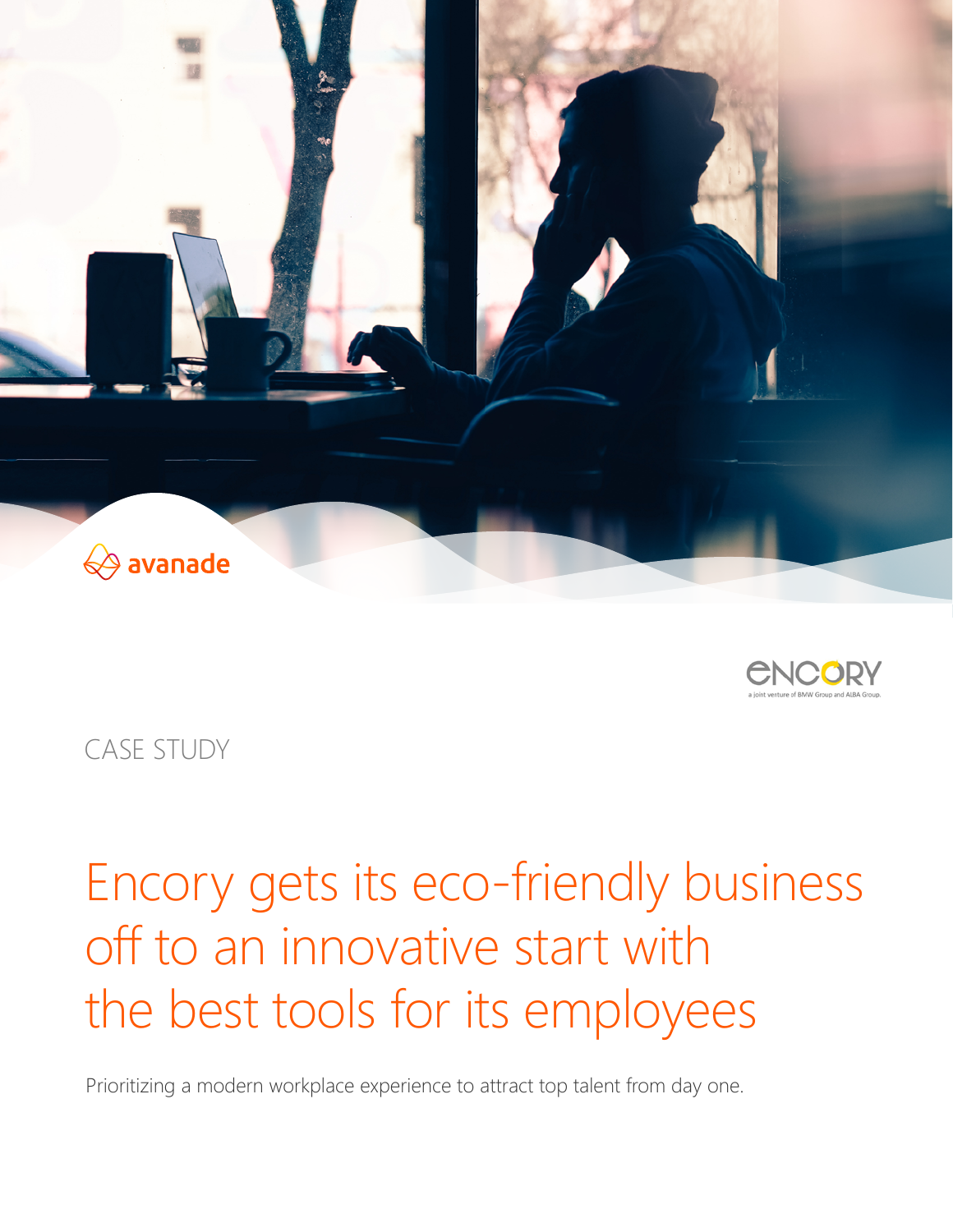CASE STUDY Encory gets its eco-friendly business off to an innovative start with the best tools for its employees

## Business situation A new venture takes the right approach

Encory may be a young company, but it's already well ahead of the game in terms of technology and vision. Launched as an equal joint venture of BMW Group and ALBA Group, the Germany-based organization develops logistics and consulting solutions for reusing and remanufacturing auto parts. Currently working with BMW Group, Encory manages the entire reverse-logistics process of collecting, identifying and sorting returned parts from dealerships and manufacturing facilities. Remanufactured parts have the quality and warranty levels of new ones but are typically a more economical alternative for replacements. Parts that can't be remanufactured are properly recycled.

Besides the economic benefits, there is also a significant ecological benefit attributed to the reuse of auto parts. For example, the remanufacturing of a single engine saves nearly 150 kg of CO2 from making its way into the Earth's atmosphere. "Now that companies are being more careful about not wasting energy and materials, reverse logistics is

continuously seen as more important," explains Marco Scherb, Encory's director of information management. "Especially in Europe, we care very much about what's happening to the environment."

It's a real win-win-win for Encory employees, its customers and our planet.

Considerations about Encory's IT infrastructure were a major factor in its formation in late 2016. With its business model in place, BMW and ALBA Group wanted to quickly spin up an operation that wouldn't be slowed or complicated by the existing IT processes and regulations of the two much larger companies. Both wanted the ability to remain nimble and implement systems as needed to support their goals. So, rather than creating a new division of either organization, Encory was born.

With a clean slate, Encory's leadership wanted to build its technological foundation on the best, most-scalable cloud platform on the market, one that could be implemented and customized quickly and easily without the limitations of physical infrastructure. Additionally, it wanted to attract and retain talented

employees who could be empowered and engaged to help build an exciting new operation from the ground up. To do this, the company set out to create an innovative, modern workplace experience with the tools in place for success. Encory approached its early days with the philosophy that doing it right from the start means avoiding problems in the future. Needless to say, it's a smart way of thinking.

# Solution Building a platform that grows with the business

The company found what it was looking for in the Microsoft Dynamics 365 for Finance and Operations platform, which offers a complete range of integrated solutions and cloud capabilities. Starting from scratch, the priority was getting an ERP system in place to manage operations across the business, so Encory tapped Avanade to implement the Dynamics 365 platform. "We needed to connect and run warehouses in six or seven different countries at once, so we needed a system that was capable of an international rollout," says Scherb. "We looked at multiple platforms, but Dynamics 365 was by far the most flexible for what we needed." Avanade's extensive automotive industry experience and